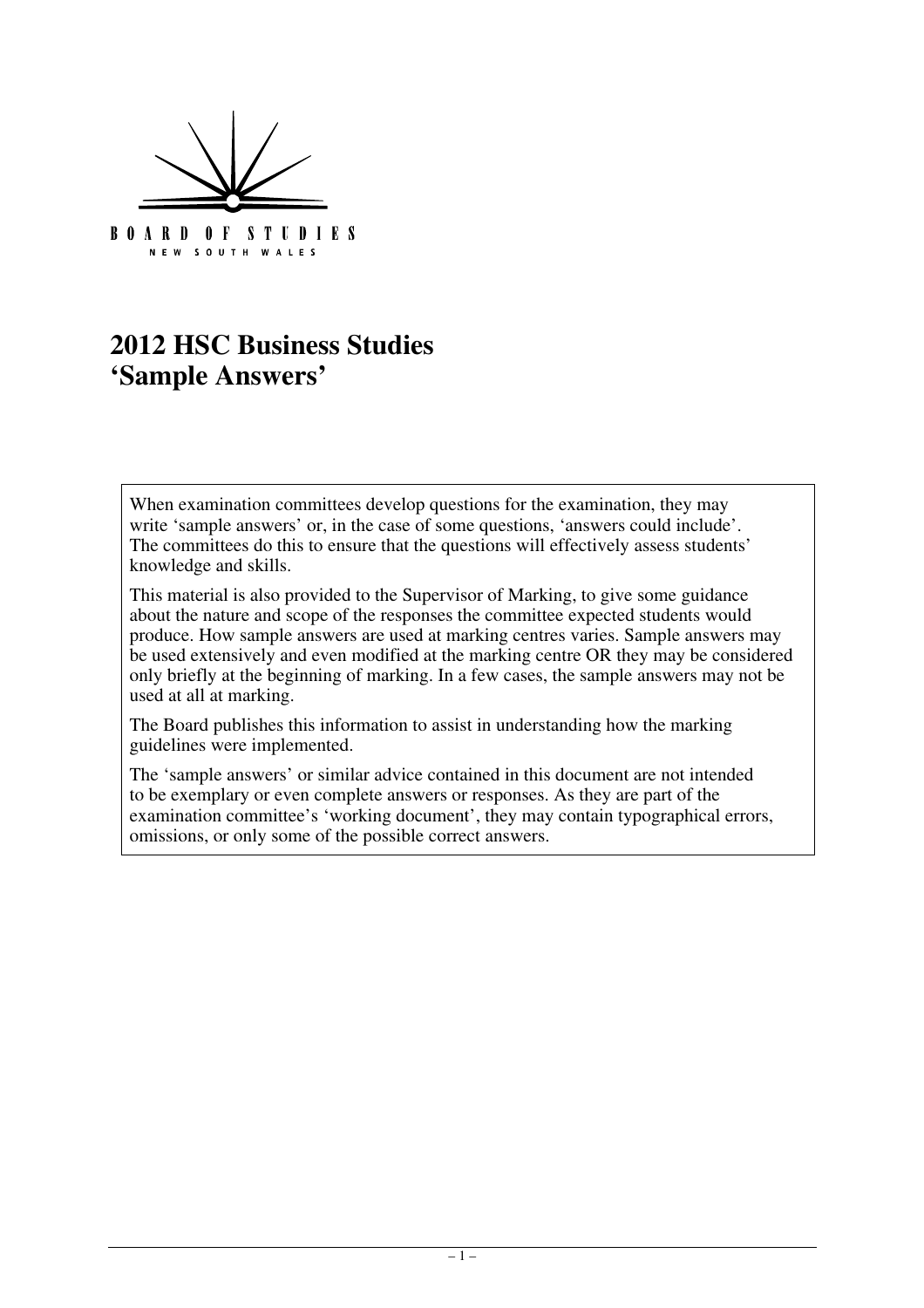

## **Section II**

## **Question 21 (a)**

#### *Sample answer:*

Bad publicity from a lack of respect for human rights or from low environmental standards can result in loss of sales and profits for a business. Acting in an ethical and socially responsible manner will avoid this risk.

A business that conducts its operations in an ethically responsible manner may also have a more motivated and productive workforce who will contribute to higher profits, as employee trust and commitment to the business is higher.

*Students may take an alternative approach that, if correct, should be rewarded.* 

#### **Question 21 (b)**

#### *Sample answer:*

Meeting their corporate social responsibilities may cost a business money, especially in the short run. For example, reducing pollution and treating employees more ethically may be more expensive than polluting air and water and exploiting workers. A business may decide not to pay these expenses in the hope of achieving a higher profit.

*Students may take an alternative approach that, if correct, should be rewarded.* 

#### *Answers could include:*

Financial costs, inertia of management

#### **Question 22 (a)**

*Sample answer:* 

 $Current ratio = current assets/current liabilities$  $= 35000/14000$  $= 2.5 : 1$  (or 250%)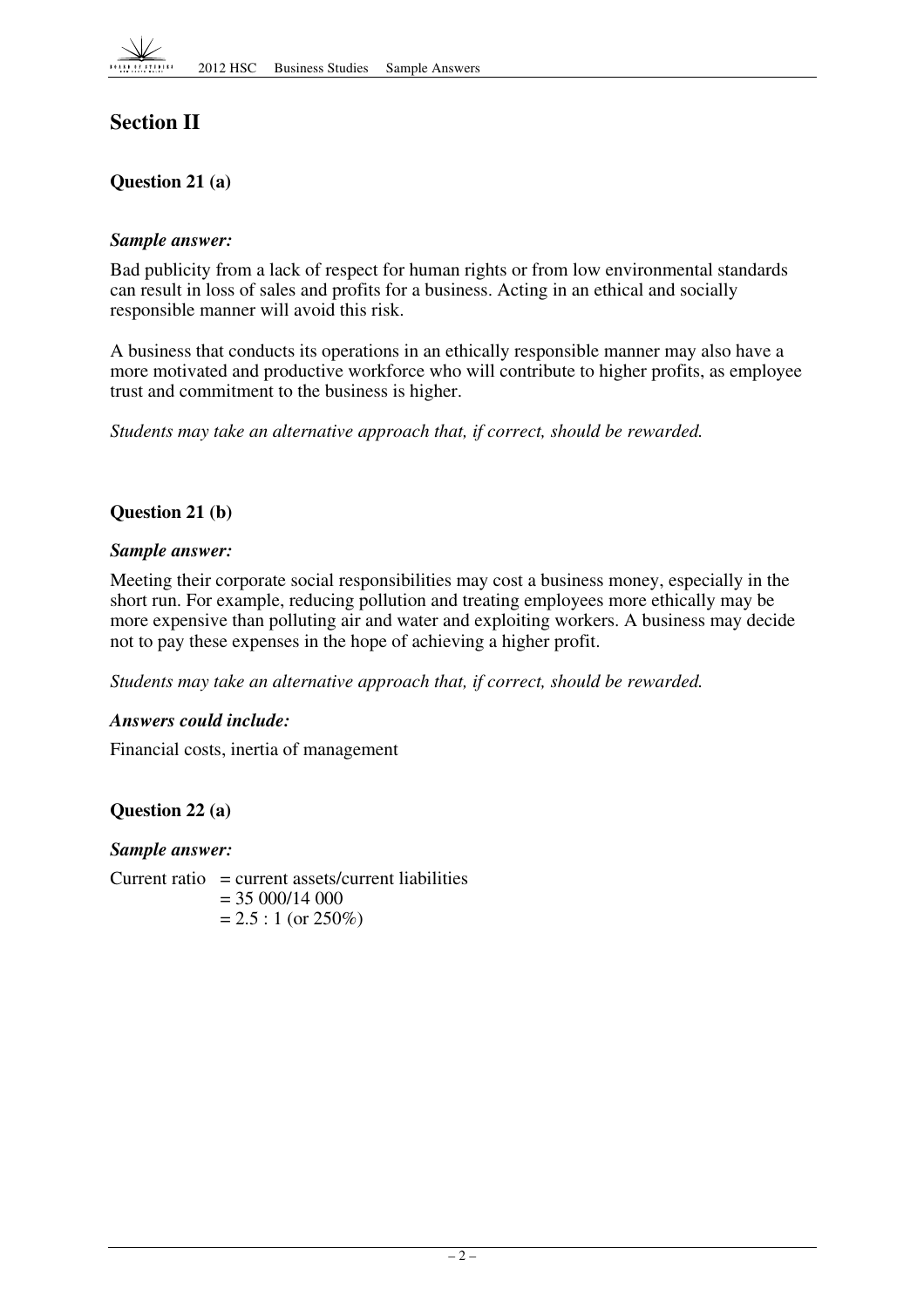## **Question 22 (b)**

#### *Sample answer:*

Debt to equity ratio  $=$  total liabilities/total owners equity  $= 34 000 / 34 000$  $= 1 : 1$  (or  $100\%)$ 

#### **Question 22 (c)**

#### *Sample answer:*

A higher debt to equity ratio for a firm means potentially higher profit but also greater risk of failure if the business does not generate sufficient cash to meet its debt repayments as they fall due. If the ratio gets too high, the business's risk of failure increases significantly. For business success, a manager needs to keep the ratio to a level low enough for the business to be able to easily cover its debt repayments.

*Students may take an alternative approach that, if correct, should be rewarded.* 

#### **Question 22 (d)**

#### *Sample answer:*

Operations decisions to change production methods may result in high costs in the short run eg purchasing of new equipment. The operations managers will be dependent on the finance function to ensure that the necessary funds are available.

Liquidity is an important financial goal for a business. A business's inventory management will contribute to the goal. Poor inventory management, eg excess stock and raw material, will reduce cash flow and reduce a business's liquidity.

*Students may take an alternative approach that, if correct, should be rewarded.* 

#### **Question 23 (a)**

#### *Sample answer:*

By using global branding XYZ Ltd will be using the same name, term, symbol or logo in different markets leading to lower costs.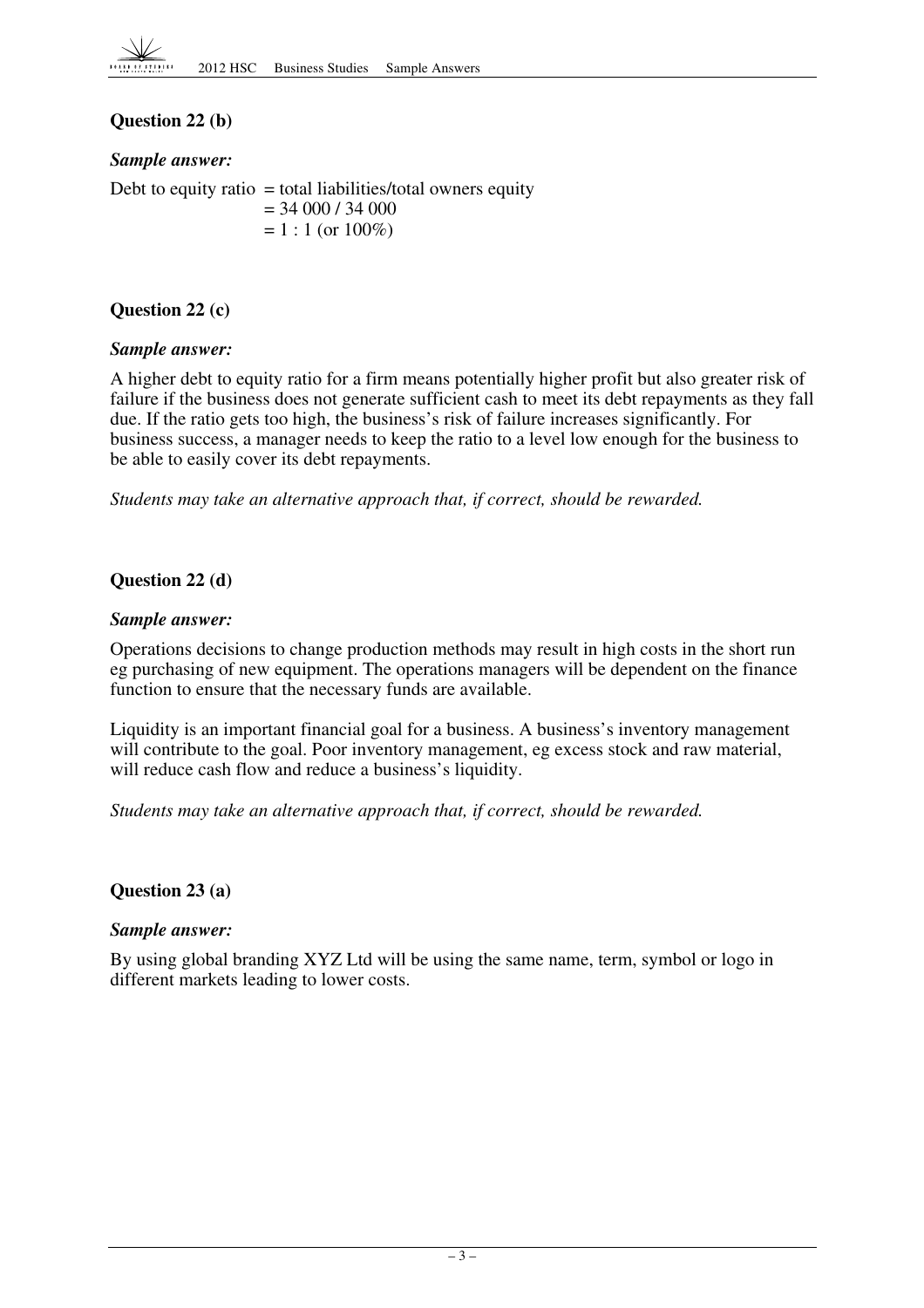

## **Question 23 (b)**

#### *Sample answer:*

Warehousing – goods must be stored in convenient locations to adequately service major population centres and/or transport routes. XYZ Ltd needs to decide how many and what size warehouses are needed so that customers get their orders as quickly as possible. The more warehouses involved, the higher the cost.

Transport is the movement of products by air, rail, water etc. The choice of transport method for XYZ depends on the speed required and distances that need to be covered. This is not a perishable product and can be stored and packaged accordingly. Insurance is also needed when products need to be transported – this adds extra costs.

*Students may take an alternative approach that, if correct, should be rewarded.* 

#### *Answers could include:*

Transport, warehousing, inventory

#### **Question 23 (c)**

#### *Sample answer:*

Customising the marketing means that XYZ will change the marketing mix of their shoes in response to different customer tastes in the different markets. This decision may ensure that customer needs are better met and, as a result, sales may be higher. However, it will be more expensive as the business may not be able to take advantage of economies of scale. The implication of this is that the financial costs of this decision will need to be carefully weighed against the possible higher sales to ensure that the benefits outweigh the costs. On the other hand, standardising the mix in all markets will be less expensive for XYZ, but may not be as effective at meeting the needs of the different customers and so lower sales may result. Therefore the lower cost of this marketing option needs to be considered against the possibly lower sales.

*Students may take an alternative approach that, if correct, should be rewarded.* 

**Question 24 (a)** 

*Sample answer:* 

Separation (eg redundancy) and Acquisition (eg recruitment)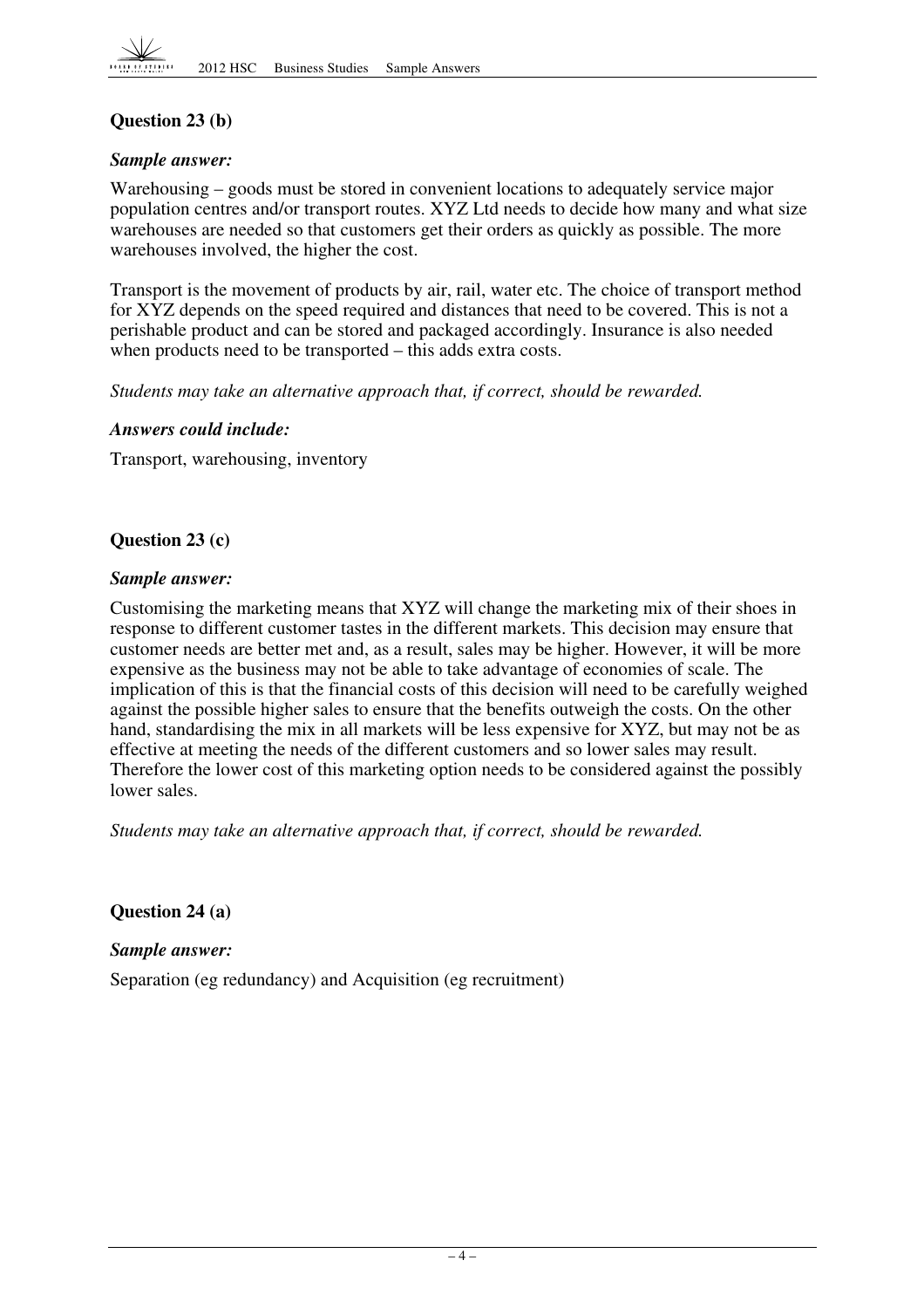

## **Question 24 (b) Same criteria to be used for (i) and (ii)**

#### *Sample answer:*

- (i) One problem TextMore may have to address is the impact that downsizing will have on the remaining workforce's morale. To effectively deal with this the HR department should consult with staff prior to downsizing and provide affected staff with access to support services. The removal of staff should be done swiftly but in a professional and caring way. This is less likely to impact negatively on remaining staff.
- (ii) Secondly TextMore will need to address the legal ramifications of dismissing staff, eg when an employee is terminated they should be provided with a written statement confirming the termination and the date of termination. They should also ensure that they correctly address any payments to staff that would be due as outlined in the relevant award/agreement/contract. This means that the business meets its legal obligations and will not be in a position where disgruntled employees may make a legal challenge.

*Students may take an alternative approach that, if correct, should be rewarded.*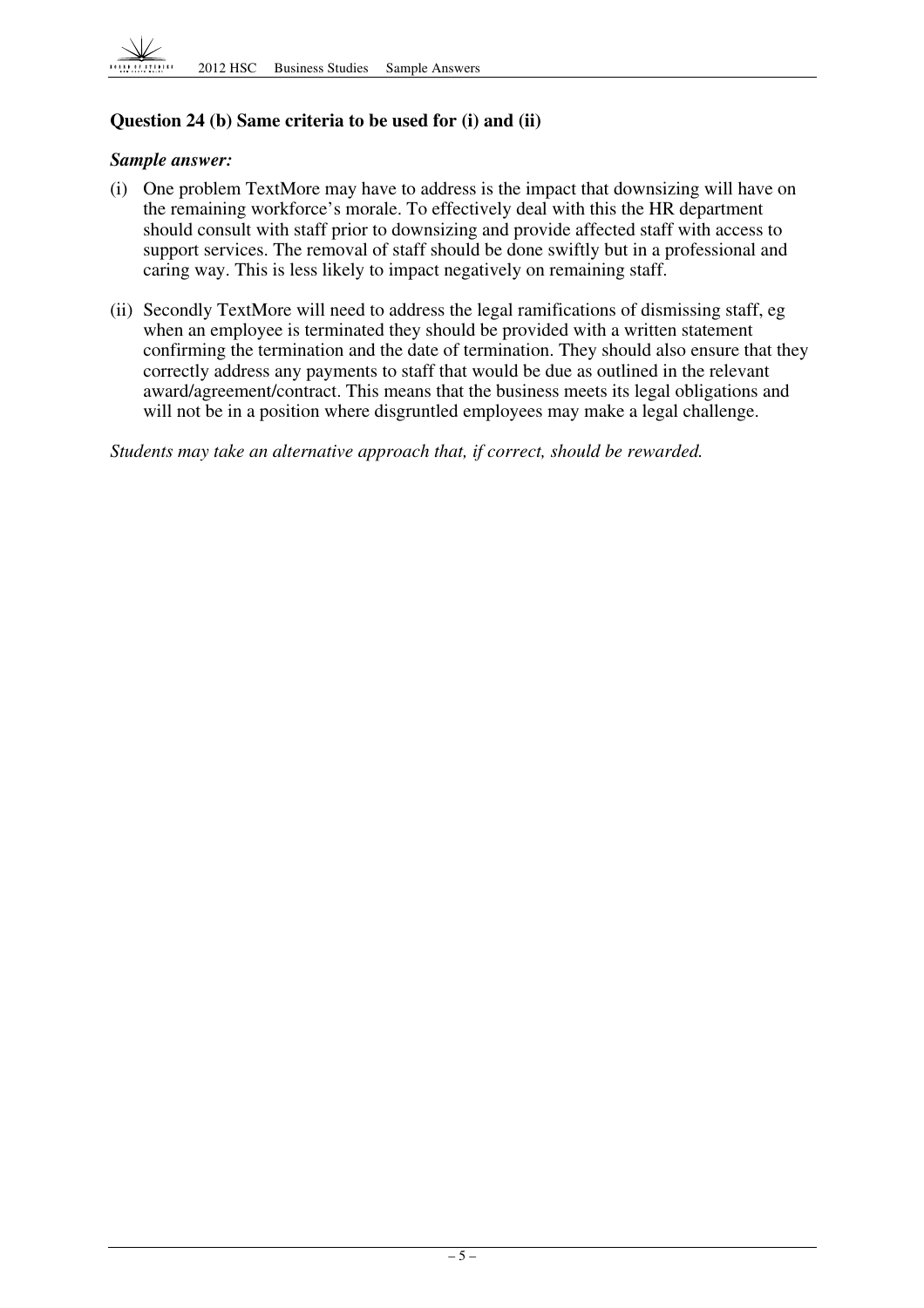## **Section III**

## **Question 25**

### *Answers could include:*

*Human resources* 

- Change in leadership style
- Change in job design
- Training and development
- • Rewards
	- monetary and non-monetary
	- – individual/group
	- performance pay
- Dispute resolution negotiation, mediation, grievance procedures, involvement of courts and tribunals

*Operations* 

- Performance objectives
- New product design
- Supply chain management
- Inventory management
- • Quality management
	- – control
	- assurance
	- $-$  improvement

*Students may take an alternative approach, which, if correct, should be rewarded.*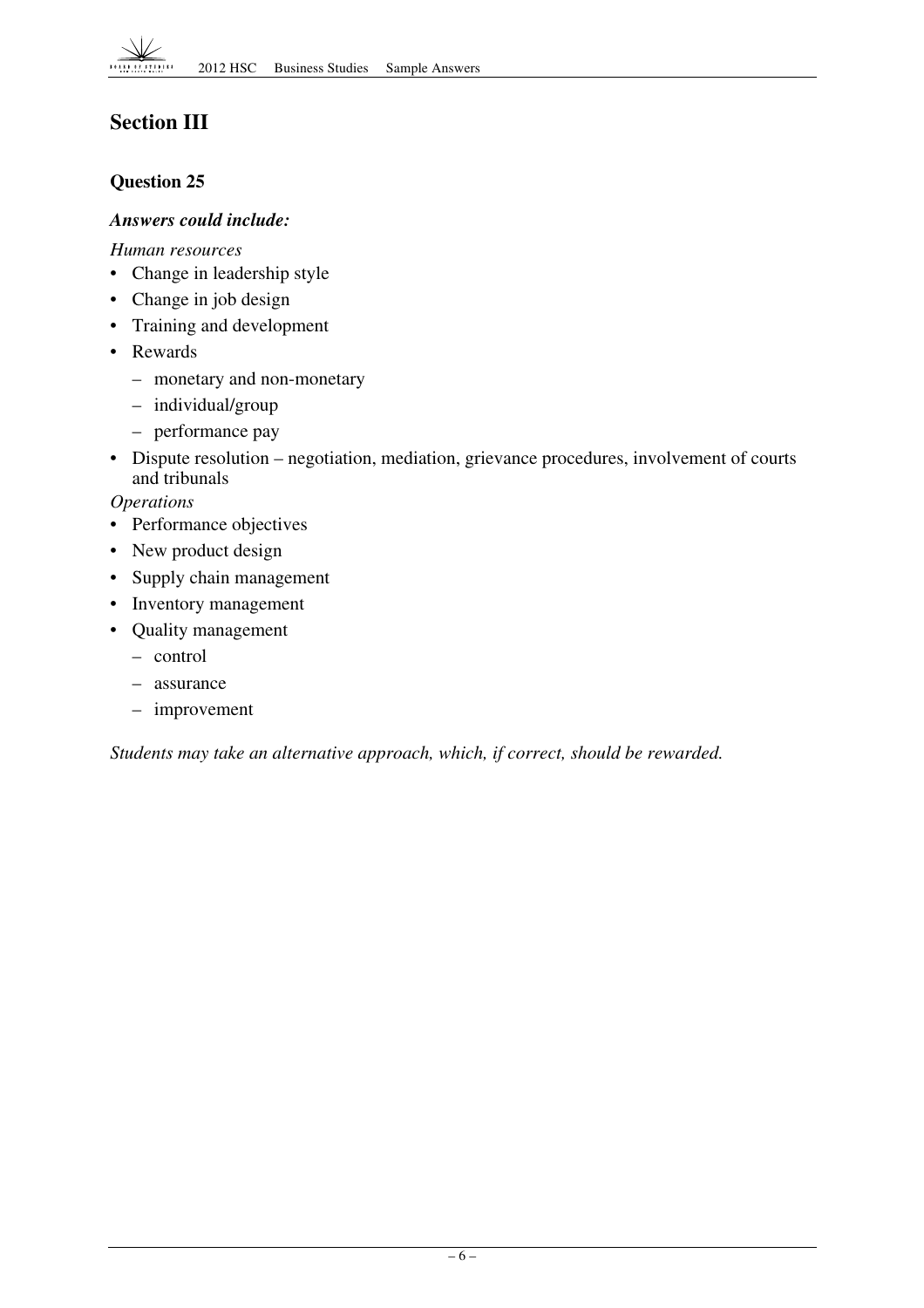## **Section IV**

## **Question 26**

## *Answers could include:*

- Ethical behaviour
	- truth, accuracy and good taste in advertising
	- products that may damage health
	- engaging in fair competition
	- sugging
- Government regulation
	- consumer laws
	- deceptive and misleading advertising
	- price discrimination
	- implied conditions
	- warranties
- Examples of reasons for ethical behaviour and compliance with government regulation
	- provision of quality products and services for the consumer
	- builds business reputation
	- allows business growth/expansion
	- improved profits
	- maintains employment and contributes to the economy

*Students may take an alternative approach, which, if correct, should be rewarded.*